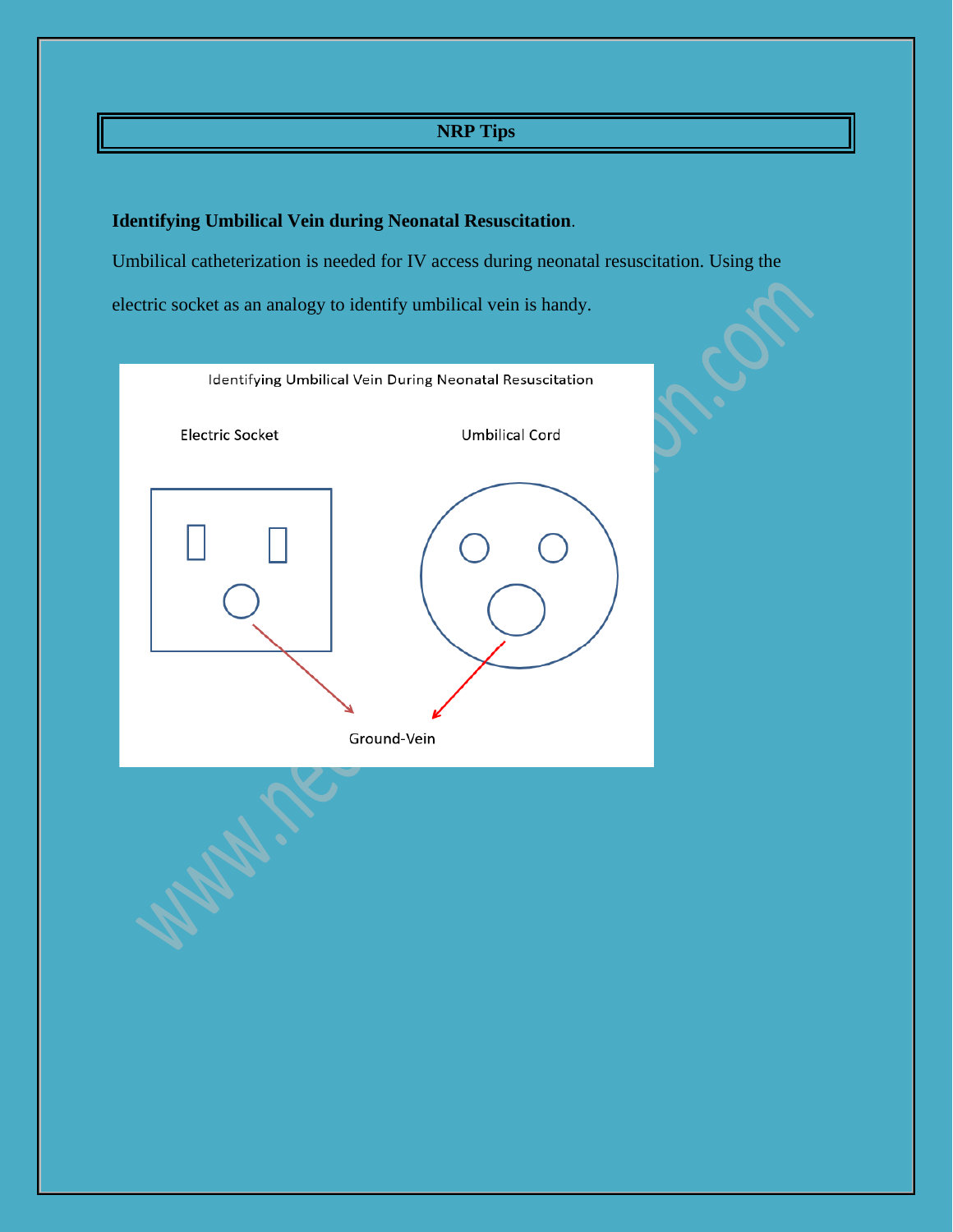## **Fluid Resuscitation Per Minute Rule**

Fluid resuscitation is rarely required during neonatal resuscitation. However, when needed the dose is 10 mL/kg to be given over 5-10 minutes. In acute scenarios, keeping a track of 5-10 minute time is difficult. We propose a 1-minute infusion time for 5-minute infusion.

For an infant estimated weight of 3 kg, the dose of resuscitation volume would be 30 mL (10 ml/kg).

Rule: Divide the calculated volume by 5 (that will give the volume per min)

e.g.  $30/5 = 6$  ml per minute (push 6 ml of IVF every minute from the IV syringe)

Example 2:

For an infant estimated weight of 2 kg, the dose of resuscitation volume would be 20 mL (10 ml/kg).

Rule: Divide the calculated volume by 5 (that will give the volume per min)

e.g.  $20/5 = 4$  ml per minute (push 4 ml of IVF every minute from the IV syringe)

Example 3:

For an infant estimated weight of 1 kg, the dose of resuscitation volume would be 10 mL (10 ml/kg).

Rule: Divide the calculated volume by 5 (that will give the volume per min)

e.g. 10/5 = 2 ml per minute (push 2 ml of IVF every minute from the IV syringe)